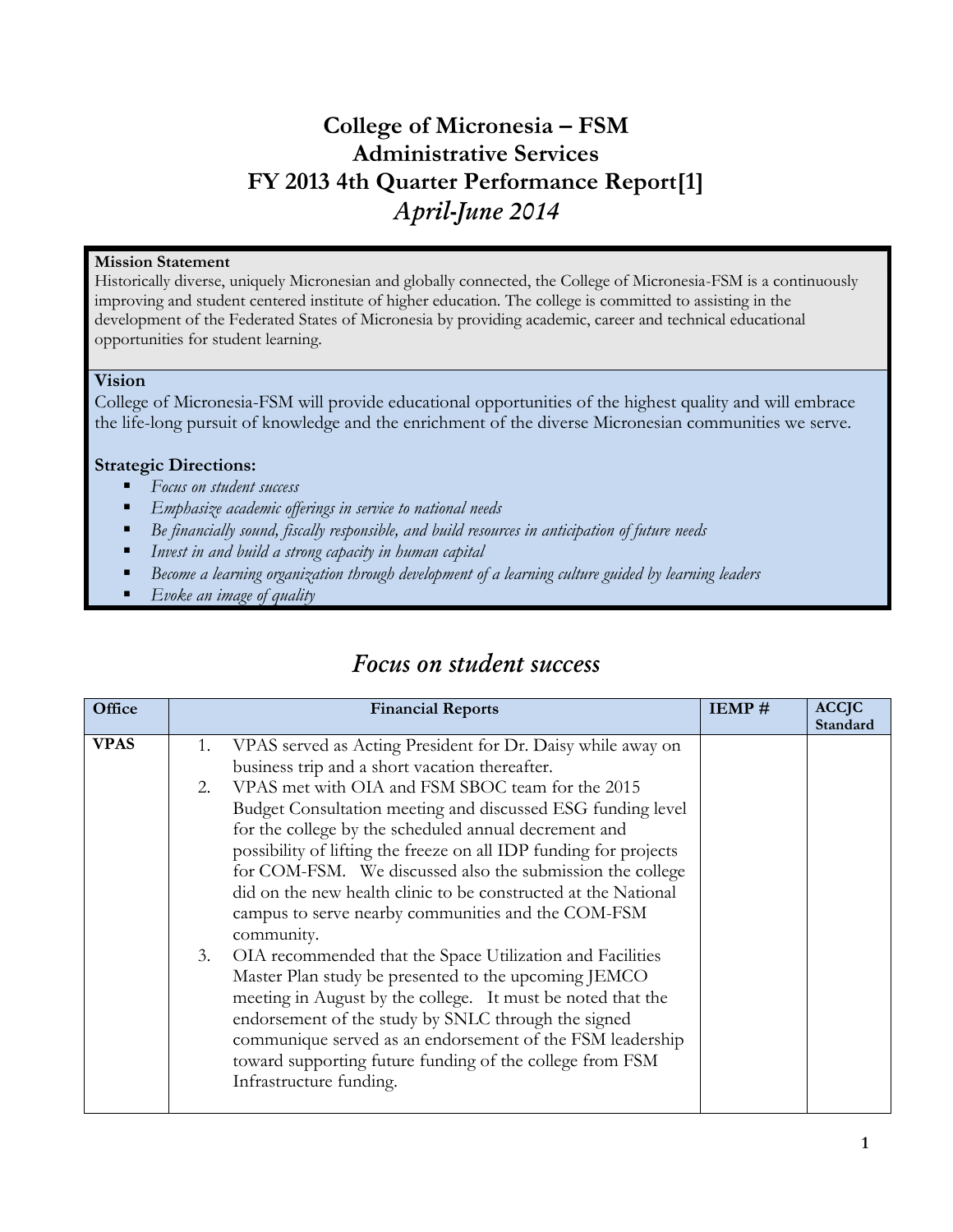| Office                    | <b>Financial Reports</b>                                                                                                                                                                                                                                                                                                                                                                                                                                                                                                                                                                                                                                                                                                                                                                                                                                                                                                                                                                                                                                                                                                                                                                                                                                                                                                                                                                                                                                                                                                                                                                                                                                                                                                                                                                                                                                                                                                                                                                                                                                                                                                                                             | IEMP# | <b>ACCJC</b><br>Standard |
|---------------------------|----------------------------------------------------------------------------------------------------------------------------------------------------------------------------------------------------------------------------------------------------------------------------------------------------------------------------------------------------------------------------------------------------------------------------------------------------------------------------------------------------------------------------------------------------------------------------------------------------------------------------------------------------------------------------------------------------------------------------------------------------------------------------------------------------------------------------------------------------------------------------------------------------------------------------------------------------------------------------------------------------------------------------------------------------------------------------------------------------------------------------------------------------------------------------------------------------------------------------------------------------------------------------------------------------------------------------------------------------------------------------------------------------------------------------------------------------------------------------------------------------------------------------------------------------------------------------------------------------------------------------------------------------------------------------------------------------------------------------------------------------------------------------------------------------------------------------------------------------------------------------------------------------------------------------------------------------------------------------------------------------------------------------------------------------------------------------------------------------------------------------------------------------------------------|-------|--------------------------|
|                           | VPAS and the Director of Maintenance discussed plans for the<br>4.<br>college to file applications for the college projects based on the<br>format used by States and FSM for IDP funding request<br>through teleconferencing with Beca International Consulting<br>firm. The plan is to use Beca as the PMU to provide local<br>capacity training for our Maintenance crew to be able to<br>provide that type of work for our future projects. OIA seem<br>to be in favor of this concept therefore recommend that we<br>channel this request through the FSM National Government<br>for approval.<br>Department of Administrative services reviewed and sort out<br>5.<br>all policies within the three units Business Office and Finance,<br>Maintenance and Security, and Human Resources and<br>uploaded them on the college website for easy access by the<br>stakeholders.<br>A request from the Micro Games Organizing team to COM-<br>6.<br>FSM asking for the use of our special contracts personnel<br>working on the COM-FSM soccer field was received during<br>the month of June. The college decided to temporarily put a<br>hold on the work in the COM-FSM soccer field so we can<br>assist the Micro Games Org. Team to complete the soccer field<br>at PICS. The college is obligated to help get a soccer field<br>ready for the games as the one at the college will not be ready<br>for the games due to delays resulting from rainy weather.<br>VPAS as Acting President welcomed and spoke to the group<br>7.<br>of students from the Close Up Program visited the college.<br>Encouraged them to pick a major or career early and consider<br>coming to COM-FSM first before going off to other outside<br>institutions.<br>VPAS as Acting President welcomed and spoke to a group of<br>8.<br>Marshallese students visited the college.<br>VPAS as Acting President welcomed and spoke with a group<br>9.<br>of sophomore from PCS and Xavier High School at the dining<br>hall. Encouraged them to study hard, start thinking of a major<br>while in college as early as possible and select COM-FSM as<br>their first choice of college. |       |                          |
| <b>Business</b><br>Office | Results of operations as of June 30, 2014<br>1.<br>The results of operations as of June 30, 2014 provided<br>positive fund balance (FB) change of \$2.065 Million.                                                                                                                                                                                                                                                                                                                                                                                                                                                                                                                                                                                                                                                                                                                                                                                                                                                                                                                                                                                                                                                                                                                                                                                                                                                                                                                                                                                                                                                                                                                                                                                                                                                                                                                                                                                                                                                                                                                                                                                                   |       | III.D                    |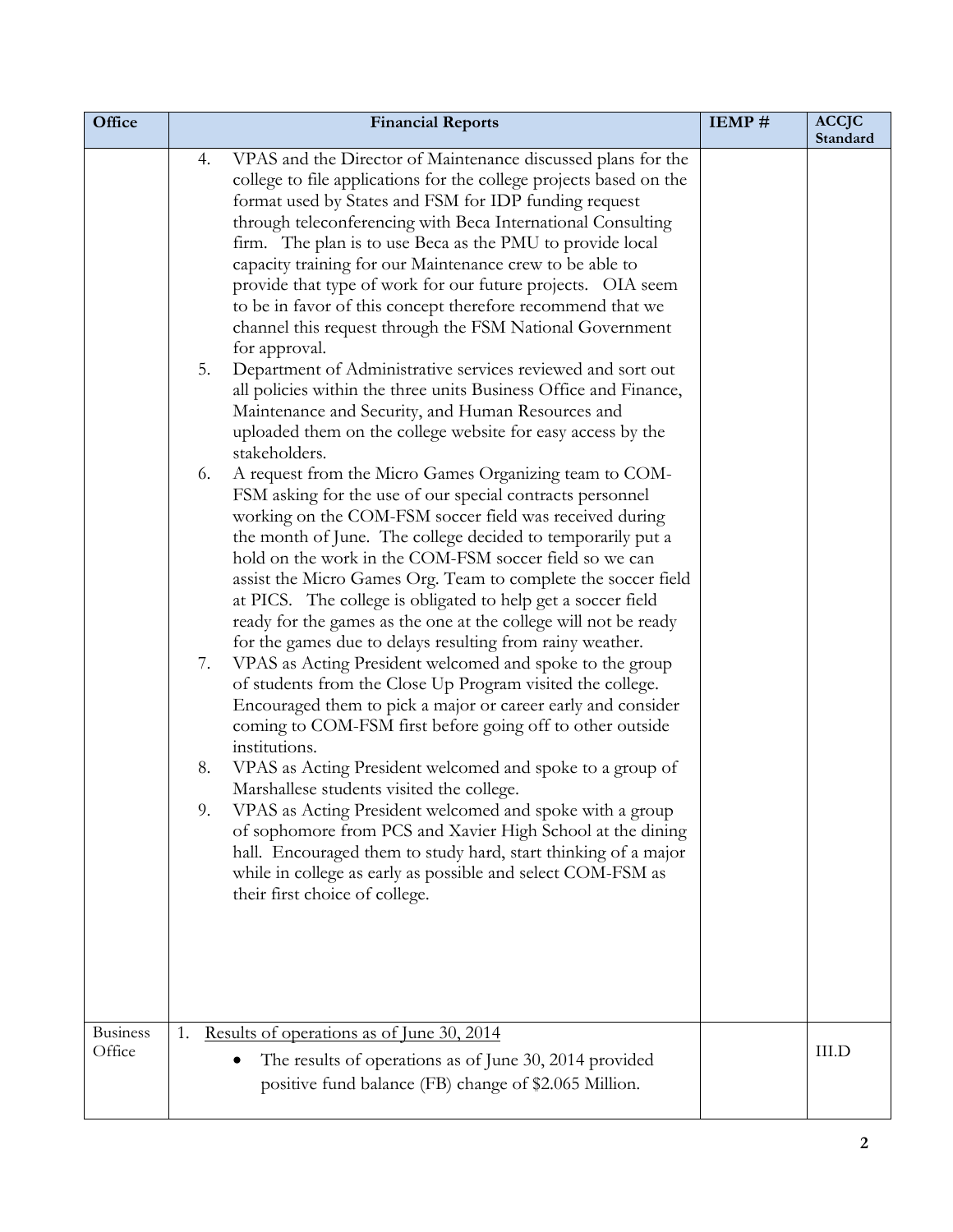| Office          | <b>Financial Reports</b>                                                                        | IEMP# | <b>ACCJC</b><br>Standard |
|-----------------|-------------------------------------------------------------------------------------------------|-------|--------------------------|
|                 | The breakdown of FB change per campus are as follows:                                           |       |                          |
|                 | National campus<br>(\$484k)                                                                     |       |                          |
|                 | Pohnpei campus<br>1.130 Million                                                                 |       |                          |
|                 | Chuuk campus<br>436k                                                                            |       |                          |
|                 | Kosrae campus<br>169k                                                                           |       |                          |
|                 | 248k<br>Yap campus                                                                              |       |                          |
|                 | FMI campus<br>156k                                                                              |       |                          |
|                 | Other programs/grant -<br>457k                                                                  |       |                          |
|                 | Restricted fund<br>(47k)                                                                        |       |                          |
|                 |                                                                                                 |       |                          |
|                 | The nine – month period is expected to provide positive                                         |       |                          |
|                 | FB change due to the timing of recording. All revenues                                          |       |                          |
|                 | from tuition and fees for the fiscal year have already been                                     |       |                          |
|                 | recorded but expenditures only cover nine – month period.                                       |       |                          |
|                 |                                                                                                 |       |                          |
| <b>Business</b> |                                                                                                 |       |                          |
| Office          | Audit of Financial Statements for FY 2014<br>2.                                                 |       | <b>III.D</b>             |
|                 |                                                                                                 |       |                          |
|                 | The audit of the college's financial statements by Deloitte                                     |       |                          |
|                 | and Touche was completed on June 25, 2014.                                                      |       |                          |
|                 | The audit provides the following results:                                                       |       |                          |
|                 | <b>Financial Statements:</b><br>The Independent Auditors' Report on the<br>10.                  |       |                          |
|                 | financial statements expressed an unmodified                                                    |       |                          |
|                 | opinion.                                                                                        |       |                          |
|                 | No material weaknesses identified on internal<br>11.                                            |       |                          |
|                 | control over financial reporting.                                                               |       |                          |
|                 | None was reported on significant deficiency on<br>12.                                           |       |                          |
|                 | internal control over financial reporting.                                                      |       |                          |
|                 | No noncompliance material to financial<br>13.<br>statements identified on internal control over |       |                          |
|                 | financial reporting.                                                                            |       |                          |
|                 | Federal Awards                                                                                  |       |                          |
|                 | No material weaknesses identified on internal<br>14.                                            |       |                          |
|                 | control over major programs.                                                                    |       |                          |
|                 | 15.<br>There is significant deficiency identified on                                            |       |                          |
|                 | internal control over major programs.                                                           |       |                          |
|                 | 16.<br>Unmodified opinion on compliance for major                                               |       |                          |
|                 | programs.<br>17.<br>The audit disclosed findings required to be                                 |       |                          |
|                 | reported by OMB Circular A-133.                                                                 |       |                          |
|                 | 18.COM – FSM qualified as a low – risk auditee.                                                 |       |                          |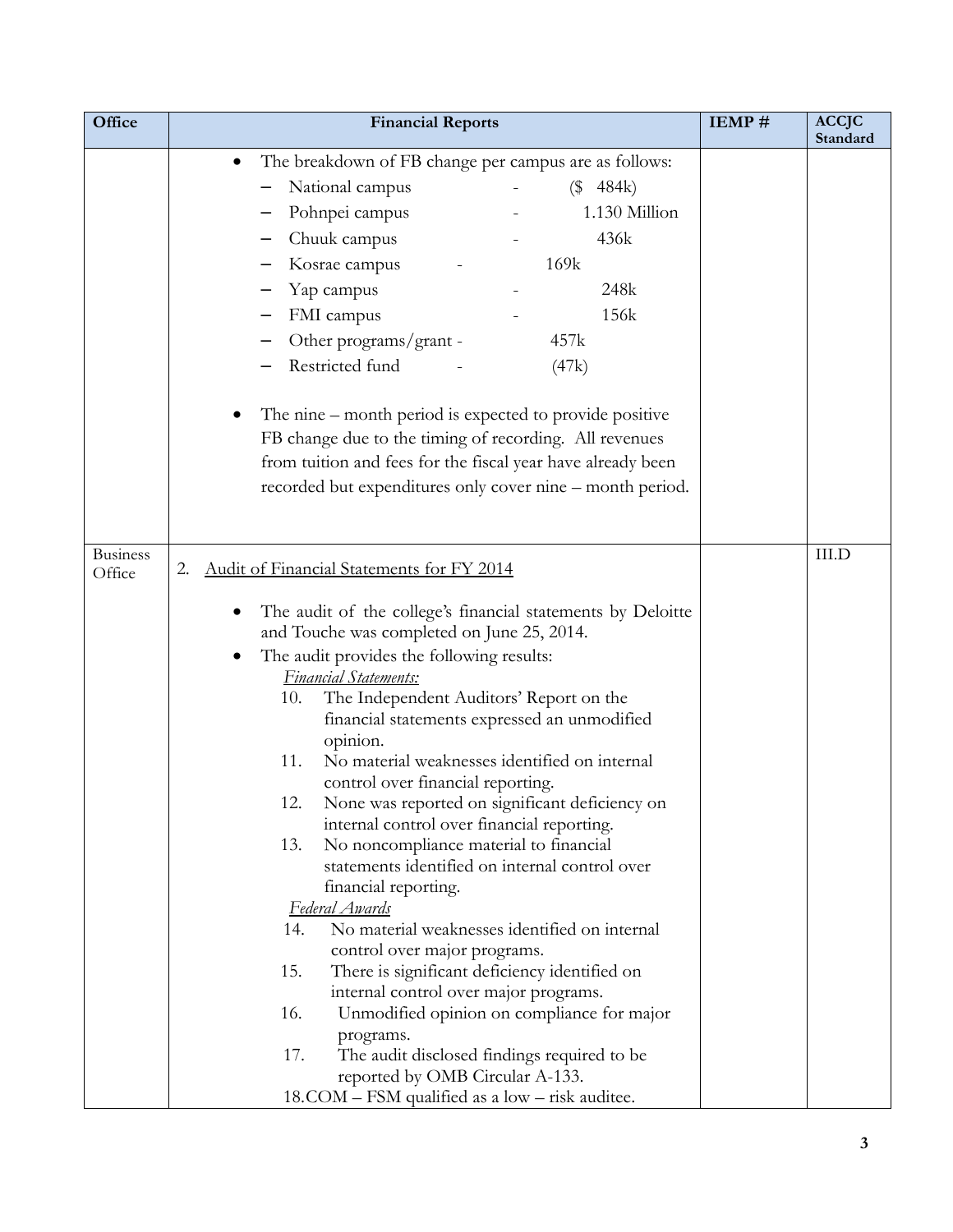# **Be financially sound, fiscally responsible, and build resources in anticipation of future needs – Measure Needs**

| Office                    | <b>Financial Reports</b>                                                                                                                                                                                                                                                                                                                                                                                                                                                                                    | IEMP# | <b>ACCJC</b><br>Standard |
|---------------------------|-------------------------------------------------------------------------------------------------------------------------------------------------------------------------------------------------------------------------------------------------------------------------------------------------------------------------------------------------------------------------------------------------------------------------------------------------------------------------------------------------------------|-------|--------------------------|
|                           | The audit report was submitted to Federal Audit<br>Clearinghouse, Federal Student Aid (eZ-Audit), and<br>Accrediting Commission for Community and Junior<br>Colleges.                                                                                                                                                                                                                                                                                                                                       |       |                          |
| <b>Business</b><br>Office | <b>Endowment Fund</b><br>3.                                                                                                                                                                                                                                                                                                                                                                                                                                                                                 |       |                          |
|                           | The market value of endowment fund has increased by \$254k or 6%,<br>٠<br>from \$4.231 Million as of March 31, 2014 to \$4.485 Million as of<br>June 30, 2014. The increment represents the additional investment<br>of \$73k to fixed income (SEIX), and the unrealized gain for the<br>quarter of $$181k$ or $4\%$ .<br>The breakdown of the market value of \$4.485 Million per<br>$\bullet$<br>money manager are as follows:                                                                            |       | <b>III.D</b>             |
|                           | Market Value<br>Allocation<br>23.8%<br>Aristotle (LC Value)<br>$-$ \$ 1.069M<br>$-585k$<br>Rennaisance (LC Growth)<br>$13.0\%$<br>Atlantic (S/M Cap Growth)<br>5.2%<br>$-233k$<br>SEIX (Fixed Income)<br>722k<br>$16.1\%$<br>282k<br>6.3%<br>Templeton<br>Brandes (Mature market) -<br>929k<br>20.7%<br>Lazard (Emerging market) -<br>9.6%<br>429k<br>iShares ETF (Nat. Resources)-236k<br>$5.3\%$<br>\$4.162M<br>$100.0\%$<br>The above asset allocations are in accordance with the investment<br>policy. |       |                          |
|                           | <b>Fund Raising</b><br>4.                                                                                                                                                                                                                                                                                                                                                                                                                                                                                   |       |                          |
|                           | The total fund raising receipts for three quarters of FY 2014 is<br>\$49k. Compared with the target of \$75k, it is short by \$26k or<br>$35%$ .<br>The amount of \$16k from fund raising will be transferred to the<br>$\bullet$<br>endowment fund.<br><b>Endowment and Fund balance</b>                                                                                                                                                                                                                   |       | <b>III.D</b>             |

Percent decrease in fund balance per year will not exceed five (5) percent.

 Dollar amount and percent change in endowment per year. Target for fundraising is \$50,000 annually. The Friends of the College of Micronesia – FSM foundation is currently being organized and will be setting endowment targets in AY 2013/14. **Revenue Sources and Allocations**

Diversity of revenue sources: Target to set summer 2013.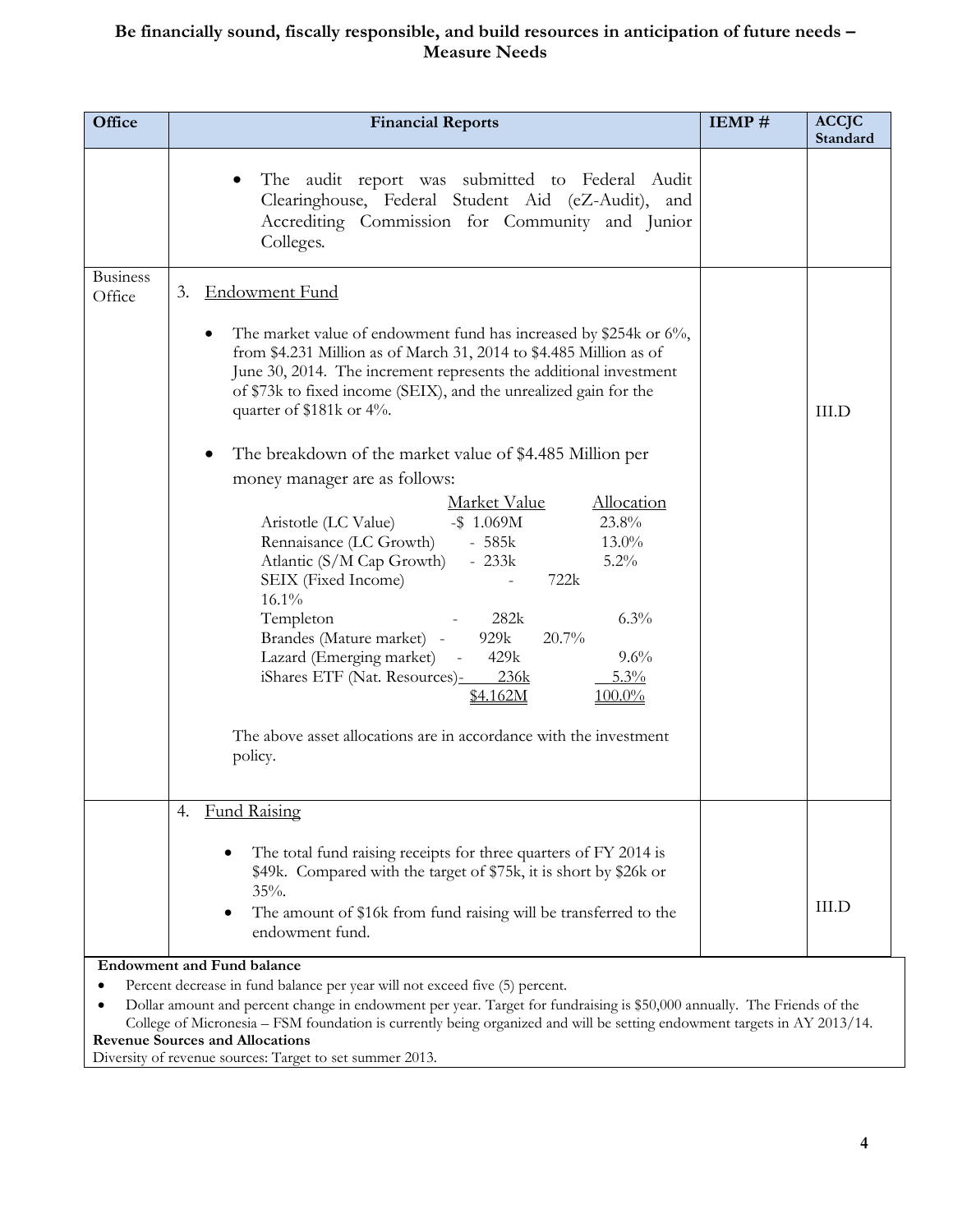| <b>BO</b>               | Complete then implement the streamlining of operations at the<br>college as recommended through the 2009 President's Retreat.                                                                                    | HID(1 of 1)                      | BO is not in a position to<br>handle this planning<br>agenda item.                                                                                                                                                           |
|-------------------------|------------------------------------------------------------------------------------------------------------------------------------------------------------------------------------------------------------------|----------------------------------|------------------------------------------------------------------------------------------------------------------------------------------------------------------------------------------------------------------------------|
| <b>BO</b>               | To implement effective enrollment management to maximize the<br>services provided by the college to the community and eventually<br>generate stable financial resources for the college.                         | $IIID1$ (1 of<br>2)              | BO is not in a position to<br>handle this planning<br>agenda item.                                                                                                                                                           |
| <b>BO</b>               | To consider results of the assessment plan in the allocation of resources<br>and in determining expenditure budgets of offices and campuses.                                                                     | IIID1(2 of<br>2)                 | BO is not in a position to<br>handle this planning<br>agenda item.                                                                                                                                                           |
| <b>BO</b>               | Continue to provide budget information to appropriate college<br>committees and offices to promote the continuous improvement<br>cycle which incorporates both planning and resource allocation.                 | IIID1b(1 of<br>2)                | <b>BO</b> provides the monthly<br>budget and expenditure<br>report.                                                                                                                                                          |
| <b>BO</b>               | To pursue the development of a policy for graduated tuition<br>increases over the next 10 years.                                                                                                                 | IIID1b(2 of<br>2)                | BO is not in a position to<br>handle this planning<br>agenda item.                                                                                                                                                           |
| <b>BO</b>               | To continue monitoring projected revenue budget with actual<br>revenue, and handle appropriate actions in a timely manner if there<br>are significant shortfalls.                                                | IIID1c (1 of<br>2)               | BO provides report for the<br>comparison of the<br>projected revenue budget<br>with actual revenue but<br>not in a position to handle<br>appropriate actions.                                                                |
| <b>BO</b>               | To consider enrollment trends and other related information that<br>can provide realistic projection of revenue from tuition and fees.                                                                           | IIID1c (2 of<br>2)               | BO is not directly involved<br>in the development<br>budget thus is not in a<br>position to handle this<br>planning agenda item.                                                                                             |
| ${\rm AS}$<br><b>BO</b> | To evaluate the existing budget process to ensure efficiency of the<br>college's planning and resource allocation.                                                                                               | $\overline{III}$ D1d (1 of<br>1) | <b>VPAS and IRPO handle</b><br>the budget development<br>and not BO.                                                                                                                                                         |
| <b>BO</b>               | To complete the audit within the period of three months instead<br>of the required timeline of six months, and to maintain the best<br>opinion that an auditor can render in an audit of financial<br>statement. | IIID2a (1 of<br>1)               | BO will coordinate the<br>completion of audit with<br>the auditor. At this time,<br>the 3-month period<br>timeline is not possible.<br>The audit will be<br>completed within the 6-<br>month period ending June<br>30, 2014. |
| <b>BO</b>               | To create a Business Office webpage so that financial reports can<br>be conveniently accessed by the college community at any time.                                                                              | IIID2b(1 of<br>1)                | Done.                                                                                                                                                                                                                        |
| BO                      | To increase fund raising activities to generate more funds for the<br>endowment.                                                                                                                                 | IIID2c-e (1 of<br>2)             | BO is not in a position to<br>handle this planning<br>agenda item.                                                                                                                                                           |
| <b>BO</b>               | To continually review and update the financial management<br>policies and procedures.                                                                                                                            | IIID2c-e (2 of<br>2)             | The former President did<br>not approve the contract<br>for the person that will<br>review and update the                                                                                                                    |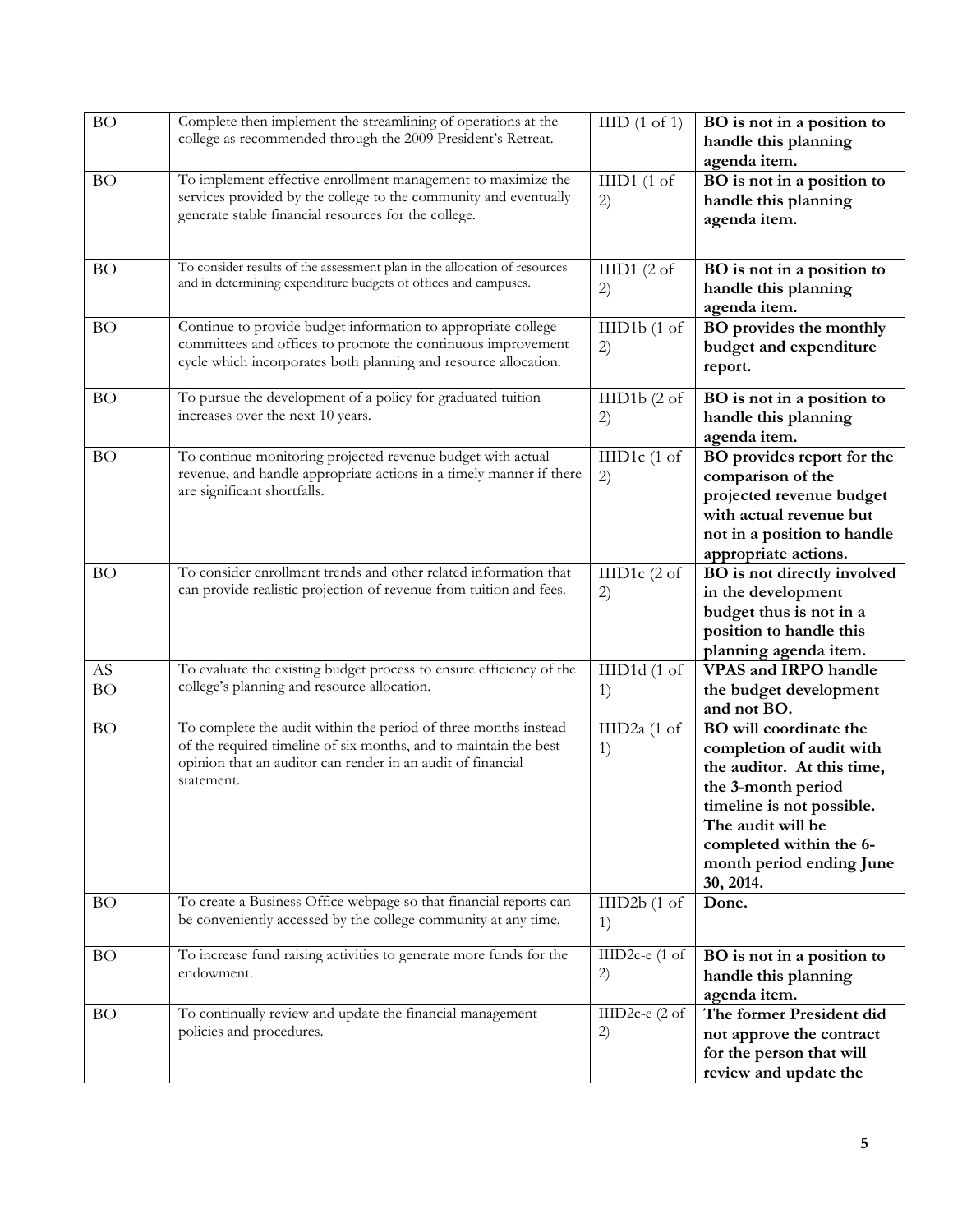|           |                                                                                                                                                                                |               | management policies and<br>procedures.                             |
|-----------|--------------------------------------------------------------------------------------------------------------------------------------------------------------------------------|---------------|--------------------------------------------------------------------|
| BO.       | To develop a website for business office to provide easy access to<br>all fiscal policies and procedures including templates of forms and<br>reports to the college community. | IIID2g(1 of   | Done.                                                              |
| <b>BO</b> | To finalize and implement the assessment tools that will be used<br>by offices in assessing the effectiveness of respective programs<br>and services                           | $IIID3$ (1 of | BO is not in a position to<br>handle this planning<br>agenda item. |

# *Invest in and build a strong capacity in human capital*

| Office     | Accomplishments                                                               | IEMP# | <b>ACCJC</b><br>Standard |
|------------|-------------------------------------------------------------------------------|-------|--------------------------|
| <b>HRO</b> | 99.08% faculty meet minimum qualifications                                    |       | H                        |
| <b>HRO</b> | 93% of faculty at PNI and National Campus attended March 14                   |       | III                      |
|            | Professional Development Day in which:                                        |       |                          |
|            | 70.73% completed fall 2013 program level assessment into<br>$\circ$           |       |                          |
|            | TracDat,                                                                      |       |                          |
|            | Drafted improvement plans for 2013-2014 academic year<br>O                    |       |                          |
|            | assessment,                                                                   |       |                          |
|            | 87.80% identified the need to link SLOs to course<br>$\Omega$                 |       |                          |
|            | assignments to demonstrate student achievement of SLOs.                       |       |                          |
| <b>HRO</b> | 84% of full time employees attended the March 14 professional                 |       | III                      |
|            | development day in which:                                                     |       |                          |
|            | 100% indicated understanding of materials presented on that day,<br>$\circ$   |       |                          |
|            | 86.49% indicated their contribution toward solutions to identified<br>$\circ$ |       |                          |
|            | problems and issues,                                                          |       |                          |
|            | 75% confirm participation in discussions and ability to share<br>$\circ$      |       |                          |
|            | ideas.                                                                        |       |                          |
| <b>HRO</b> | 36 supervisors at PNI and National Campuses completed 3-9 hours of            |       | $\rm III$                |
|            | management training in which:                                                 |       |                          |
|            | 100% found the training relevant and knowledge transferable to<br>$\circ$     |       |                          |
|            | work performance                                                              |       |                          |
| <b>HRO</b> | 100% of the 3 training activities held is the results of identified high      |       | $\rm III$                |
|            | priority at the college to meet continuous improvement effort and             |       |                          |
|            | accreditation standards.                                                      |       |                          |
|            |                                                                               |       |                          |

#### **Invest in and build a strong capacity in human capital – Measures of success**

#### **Credentialing**

- Tracking of faculty and staff credentials based on aspirational credentialing to be set by September 2013 **Professional Development**
- Percent allocation of professional development funds against prioritized capacity development needs based on prioritized to be established summer 2013.
- Impact of professional development on work performance based on employee and supervisors survey within three (3) months of completion.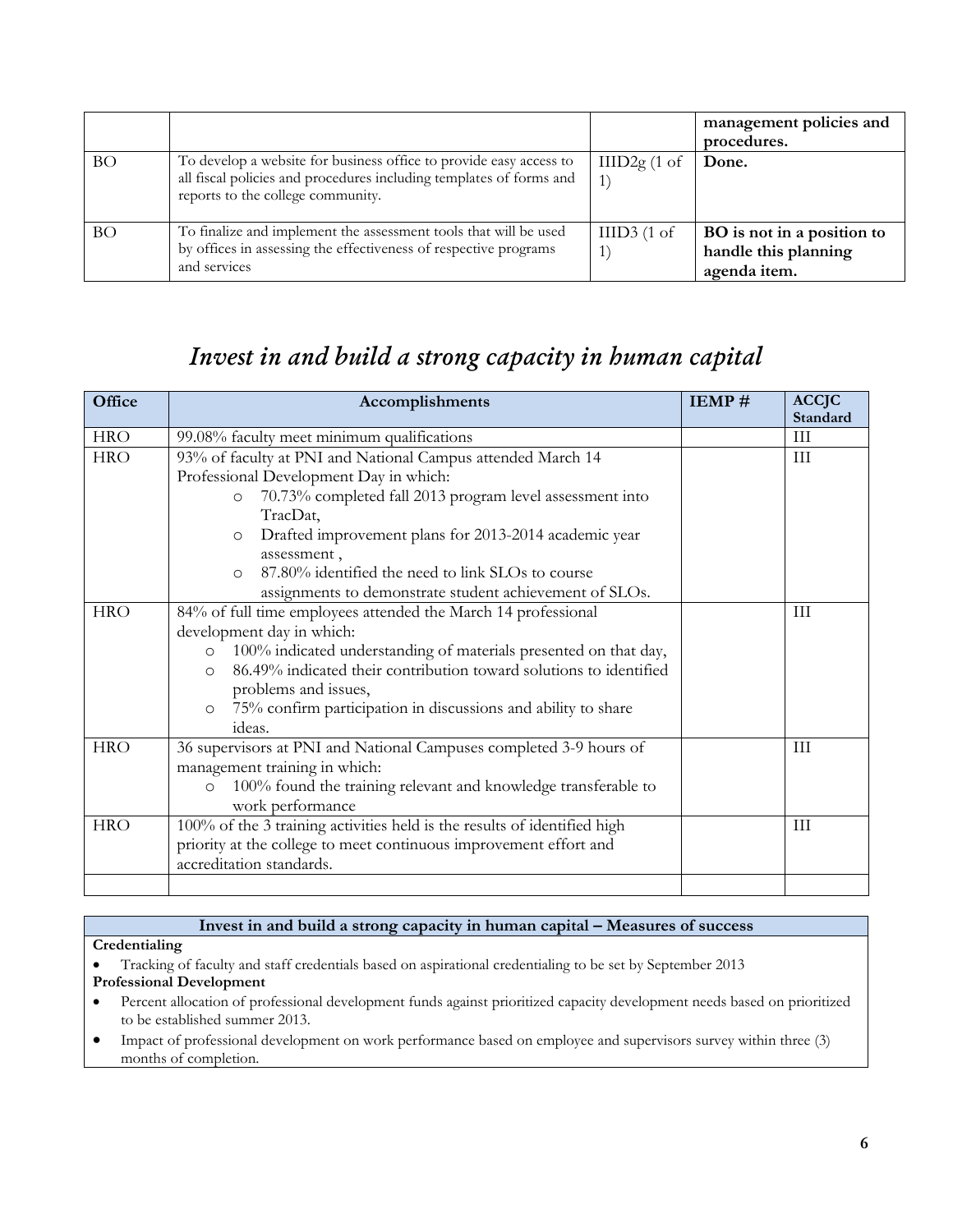# *Department Response to Self-Identified Issues: Planning Agendas*

| Office    | Planning Agenda Item                                                                                                                                                                                                                                                                                                                                                                                                                                                                                                        | <b>ACCJC</b><br>Standard | Work Completed & Evidence |
|-----------|-----------------------------------------------------------------------------------------------------------------------------------------------------------------------------------------------------------------------------------------------------------------------------------------------------------------------------------------------------------------------------------------------------------------------------------------------------------------------------------------------------------------------------|--------------------------|---------------------------|
| <b>HR</b> | The college through its DAP and ICs,<br>will continue to monitor the faculty<br>evaluations for ratings on<br>"professionalism" to ensure that the<br>college's code of ethics is being<br>followed. Reviews of student rating of<br>faculty will also be monitored to<br>ensure that the code of ethics is<br>maintained.                                                                                                                                                                                                  | IIA7a (1<br>of $1)$      |                           |
| <b>HR</b> | The Personnel Committee is<br>developing a policy to address the<br>disruptive resignations specifically for<br>instructors. The human resources<br>office in consultation with the campus<br>directors and vice presidents will<br>provide a revised recruitment plan with<br>timelines to be used at all sites by fall<br>2010.                                                                                                                                                                                           | IIIA1(1)<br>of 1)        |                           |
| HR        | Human resources office will complete<br>the first supervisors training by the end<br>of 2009 after traveling to Yap and<br>FMI. The college will ensure<br>supervisors are properly dealt with<br>through section XVIII Section XIV<br>Termination, Section XV Employee<br>Discipline and Protection, & XVI<br>Grievance Procedures by tracking<br>employees who are evaluated late. The<br>college will complete and implement<br>the revised management tool;<br>Appendix K by spring 2010 followed<br>by more trainings. | IIIA1b(1)<br>of 1)       |                           |
| HR        | The college will have all functional<br>responsibilities reflect the code of<br>professional ethics.                                                                                                                                                                                                                                                                                                                                                                                                                        | IIIA1d(1)<br>of $1)$     |                           |
| HR        | The college will implement the revised<br>recruitment plan, the proposed<br>procedures for creating new positions<br>and using part-time contracts. The<br>college is scheduled to implement new<br>salary schedules by 2012 resulting from<br>the job audit being carried out at this<br>time.                                                                                                                                                                                                                             | IIIA2(1)<br>of 1)        |                           |
| HR        | The college will continue to document<br>and utilize the information provided in<br>the trip reports to the sites assessing                                                                                                                                                                                                                                                                                                                                                                                                 | IIIA3(1)<br>of 1)        |                           |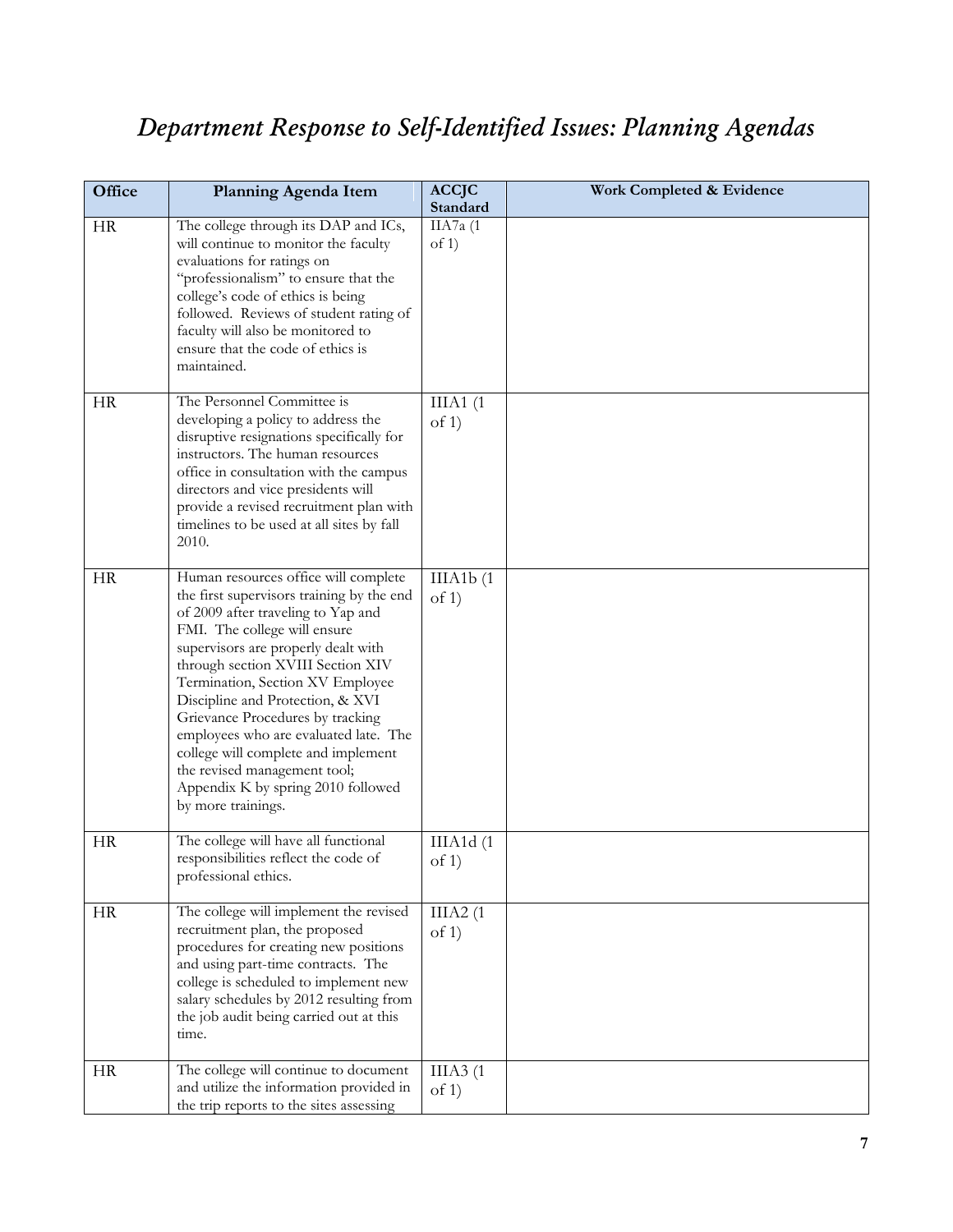| Office    | <b>Planning Agenda Item</b>                                                                                                                                                                                                                                                                                                                                                                                                     | <b>ACCJC</b><br>Standard                   | Work Completed & Evidence                                                                                                                                                                                                                                                                     |
|-----------|---------------------------------------------------------------------------------------------------------------------------------------------------------------------------------------------------------------------------------------------------------------------------------------------------------------------------------------------------------------------------------------------------------------------------------|--------------------------------------------|-----------------------------------------------------------------------------------------------------------------------------------------------------------------------------------------------------------------------------------------------------------------------------------------------|
|           | current practices in this area and make<br>necessary improvements. Enforce<br>section XV of the personnel policies<br>and procedures manual and monitor<br>subsequent inconsistencies.                                                                                                                                                                                                                                          |                                            |                                                                                                                                                                                                                                                                                               |
| <b>HR</b> | Training will be provided to all<br>personnel who by virtue of their<br>positions are directly involved in the<br>recruitment process to ensure this<br>standard is maintained.                                                                                                                                                                                                                                                 | IIIA3a (1<br>of $1)$                       |                                                                                                                                                                                                                                                                                               |
| <b>HR</b> | The personnel committee will research<br>and recommend a policy on personnel<br>records by the end of academic year<br>2010.                                                                                                                                                                                                                                                                                                    | IIIA3b(1)<br>of 1)                         |                                                                                                                                                                                                                                                                                               |
| <b>HR</b> | Complete and implement the<br>scorecard and continue to update the<br>institutional key indicators to support<br>policy development and decision<br>making.                                                                                                                                                                                                                                                                     | IIIA4(1)<br>of 1)                          |                                                                                                                                                                                                                                                                                               |
| HR        | The college will establish well-defined<br>communication channels for students<br>in all six sites by the end of year 2009.<br>Through the participation of students<br>in the nine standing committees, data<br>will be collected and used to generate<br>ideas for improvement.                                                                                                                                               | IIIA4 $c(1)$<br>of 1)                      |                                                                                                                                                                                                                                                                                               |
| <b>HR</b> | Supervisors when recommending staff<br>development requests from the<br>committee must ensure that learning<br>needs are clearly articulated and meet<br>with plans.                                                                                                                                                                                                                                                            | $\overline{II}$ IIA5 $(1)$<br>of 1)        |                                                                                                                                                                                                                                                                                               |
| F & M     | Although the balanced scored indicates<br>there are sufficient classrooms, Yap<br>site has sub-standard classrooms that<br>do not promote adequate learning<br>environments, thus requiring<br>implementation of the institution's<br>capital improvement project budget<br>plan. Develop a facilities master plan<br>that reflects the enrollment trends,<br>needs for programs and services<br>throughout the system (SPG3A). | IIIB(1 <sub>o</sub> t <sub>1</sub> )<br>2) | The Facilities Master Plan Study has been<br>completed that included facilities condition<br>assessment and cost for replacement of the facilities<br>that are deemed beyond repair. The master plan will<br>be submitted to FSM National Government and<br>JEMCO by August 2014 for funding. |
| F & M     | Provide for training of state campus<br>staff in standards, reporting, and<br>monitoring (SPG9).                                                                                                                                                                                                                                                                                                                                | IIIB(2 of<br>2)                            | Completed the 2014 preventative maintenance<br>workshop on the week of April 14-17. Yap Campus<br>supervisors will be scheduled for soon.                                                                                                                                                     |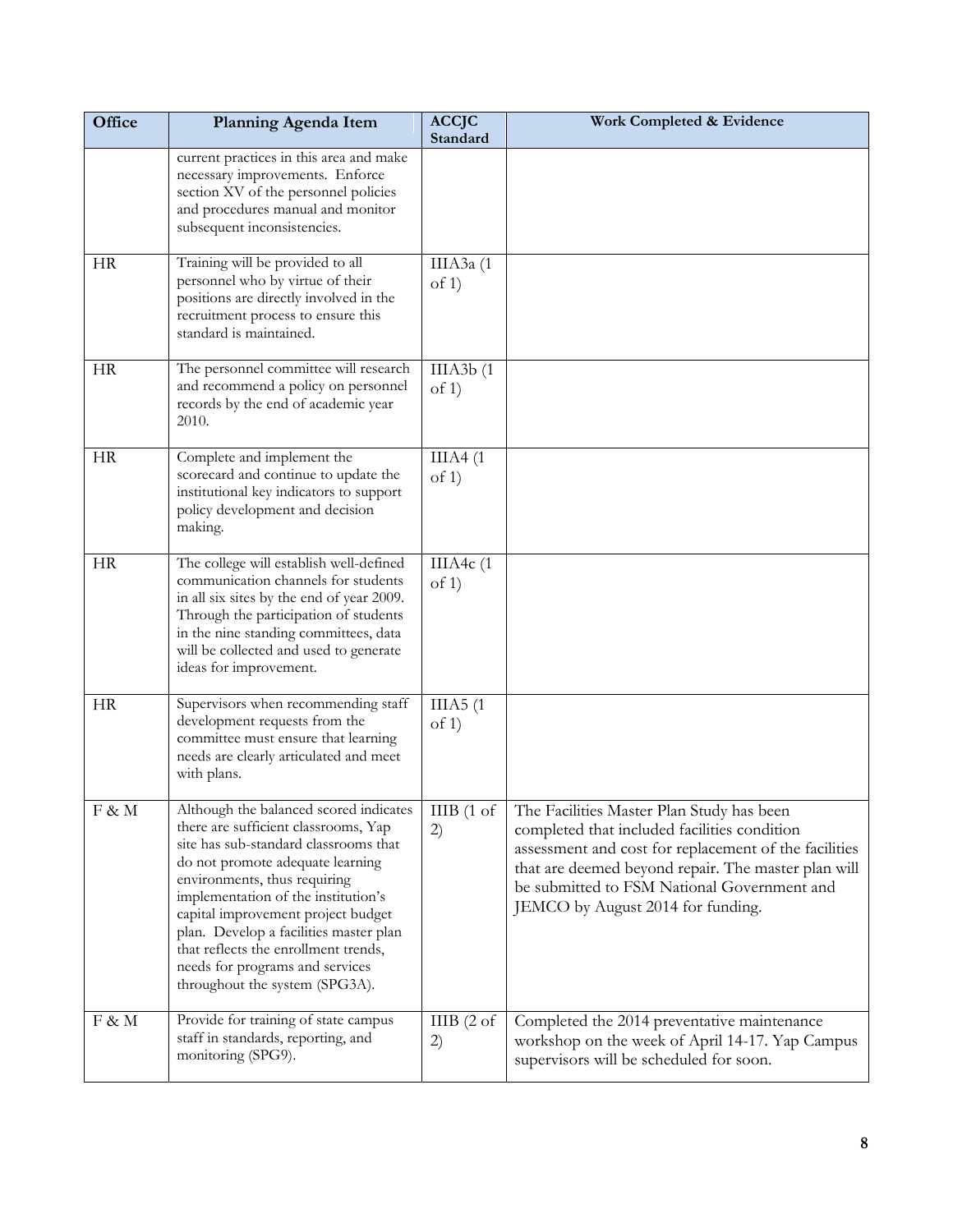| Office | Planning Agenda Item                                                                                                                                                                                                                                                                                                                                                                                                                                             | <b>ACCJC</b><br>Standard | Work Completed & Evidence                                                                                                                                                                                                                                                                                                                                                                                                        |
|--------|------------------------------------------------------------------------------------------------------------------------------------------------------------------------------------------------------------------------------------------------------------------------------------------------------------------------------------------------------------------------------------------------------------------------------------------------------------------|--------------------------|----------------------------------------------------------------------------------------------------------------------------------------------------------------------------------------------------------------------------------------------------------------------------------------------------------------------------------------------------------------------------------------------------------------------------------|
| F & M  | Continue to improve preventative<br>maintenance programs at all sites by<br>improving scheduling, monitoring, and<br>reporting as cited in SPG3B.                                                                                                                                                                                                                                                                                                                | IIIB1 $a(1)$<br>of $3)$  | Four out of six site have implemented the<br>preventative maintenance program however still<br>needs some improvements in funding,<br>implementation reporting and monitoring.                                                                                                                                                                                                                                                   |
| F & M  | Pursue funding from the compact<br>infrastructure maintenance funds<br>(IMF) to accommodate facility<br>maintenance needs of the college<br>(SPG3B)                                                                                                                                                                                                                                                                                                              | IIIB1a $(2)$<br>of 3)    | Submission of the Facilities Master Plan Study to<br>JEMCO is scheduled for August JEMCO meeting<br>in Hawaii. The college is currently seeking<br>engineering support from Beca International<br>Consultants in the project implementation and<br>administration.                                                                                                                                                               |
| F & M  | Provide staff training in facilities and<br>safety inspections, and monitoring<br>along reference materials (SPG9).                                                                                                                                                                                                                                                                                                                                              | IIIB1a $(3)$<br>of $3)$  | Completed the 2014 preventative maintenance<br>workshop on the week of April 14-17. Yap Campus<br>supervisors will be scheduled in August 2014.                                                                                                                                                                                                                                                                                  |
| F & M  | Continue with inspection of facilities<br>for safety and accessibility and make<br>necessary improvements as required.<br>Provide training and reference<br>materials for state sites' staff relating to<br>standards and monitoring systems or<br>methods. Establish standard reporting<br>forms for purposes of monitoring and<br>assuring compliance. Assist state sites<br>in preparing and implementing<br>preventative maintenance programs<br>$(SPG3B)$ . | IIIB1b(1)<br>of 1)       | Four out of six site have implemented the<br>preventative maintenance program however still<br>needs some improvements in funding,<br>implementation reporting and monitoring.<br>Estimate for repair of fire alarms system at<br>three buildings at the National Campus have<br>been submitted.<br>Additional emergency lights and front stairway<br>lighting have been installed at the gym to<br>improve lighting and safety. |
| F & M  | Continue to assist state sites to<br>improve methods of collecting,<br>monitoring, reporting, and analyzing<br>data relating to facilities and efficiency<br>of operations. Improve consistency of<br>the current system at the national site<br>and train staff to evaluate data<br>collected (SPG3A), SPG3B, &<br>SPG3C).                                                                                                                                      | IIIB2(1)<br>of 1)        | Four out of six site have implemented the<br>preventative maintenance program however still<br>needs some improvements in funding,<br>implementation reporting and monitoring.<br>Completed the 2014 preventative maintenance<br>workshop on the week of April 14-17.                                                                                                                                                            |
| F & M  | Continue to solicit support for capital<br>funding through the FSM National<br>Government and implement the CIP<br>budget plan (SPG3A).                                                                                                                                                                                                                                                                                                                          | IIIB2a $(1)$<br>of $1)$  | The Facilities Master Plan Study has been<br>completed that included facilities condition<br>assessment and cost for replacement of the facilities<br>that are deemed beyond repair. The master plan will<br>be submitted to FSM National Government and<br>JEMCO by August 2014 for funding.                                                                                                                                    |
| F & M  | Develop a policy to standardize<br>requests for capital projects and<br>facilities to ensure that facility needs,                                                                                                                                                                                                                                                                                                                                                | IIIB2b(1)<br>of 2)       | Physical Resources Requisition form have been<br>developed with the required approval of the VP for<br>Administrative Services to ensure that appropriate                                                                                                                                                                                                                                                                        |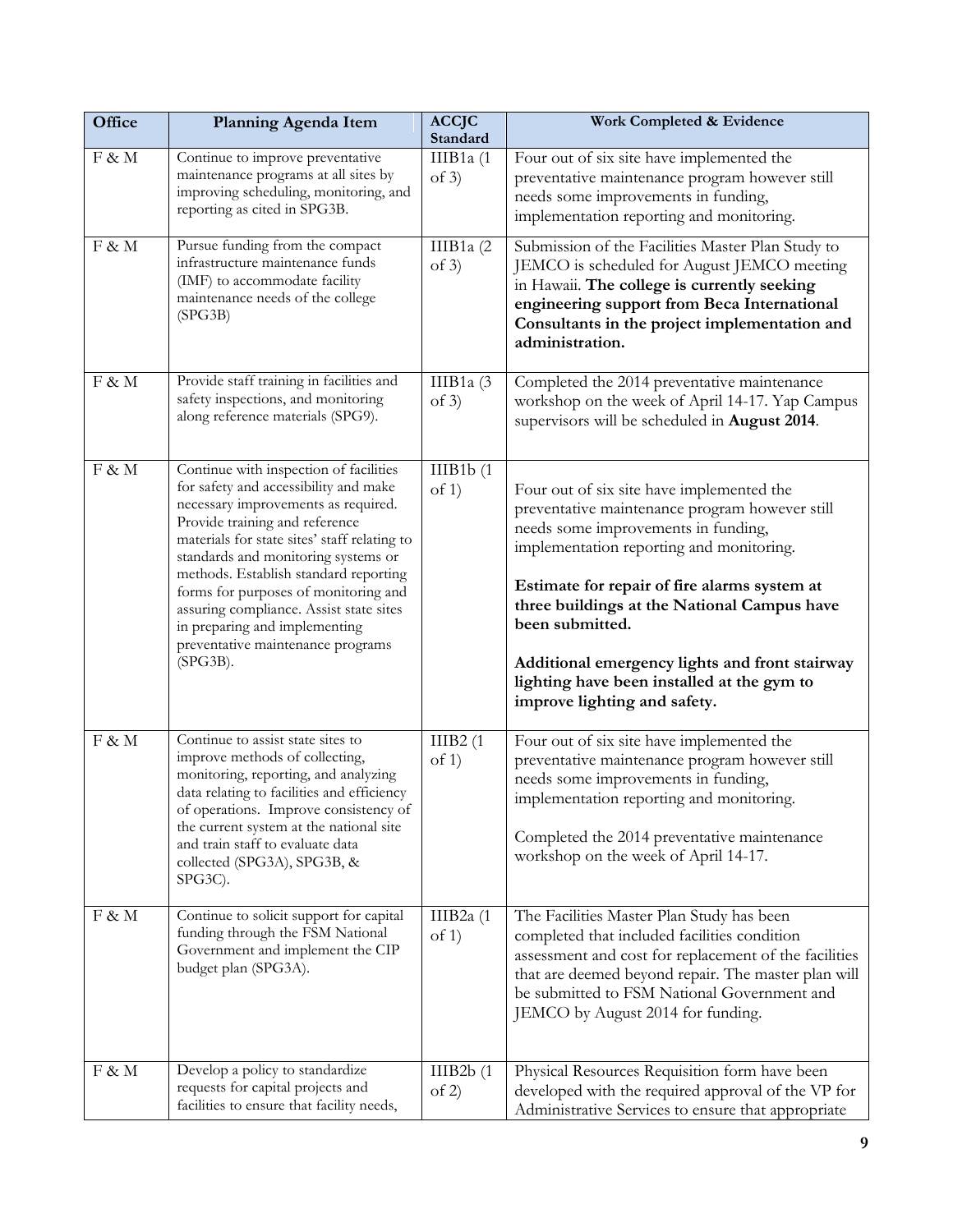| Office | Planning Agenda Item                                                                                                  | <b>ACCJC</b><br>Standard | Work Completed & Evidence                                                                                                                                                                                                                                                                          |
|--------|-----------------------------------------------------------------------------------------------------------------------|--------------------------|----------------------------------------------------------------------------------------------------------------------------------------------------------------------------------------------------------------------------------------------------------------------------------------------------|
|        | standards, and the review of processes<br>are routed properly prior to approval<br>(SPG3A&C).                         |                          | offices are informed and prepared in advance for<br>planning as well as funding for the project and<br>maintenance are allocated for.                                                                                                                                                              |
| F & M  | Ensure that all grant applications are<br>routed through the PRC committee for<br>approval prior to their submission. | IIIB2b(2)<br>of 2)       | Physical Resources Requisition form have been<br>developed with the required approval of the VP for<br>Administrative Services to ensure that appropriate<br>offices are informed and prepared in advance for<br>planning as well as funding for the project and<br>maintenance are allocated for. |
|        |                                                                                                                       |                          |                                                                                                                                                                                                                                                                                                    |
|        |                                                                                                                       |                          |                                                                                                                                                                                                                                                                                                    |
|        |                                                                                                                       |                          |                                                                                                                                                                                                                                                                                                    |

# *Become a learning organization through development of a learning culture guided by learning leaders*

| Office | Accomplishments | $IEMP \#$ | ACCJC<br>Standard |
|--------|-----------------|-----------|-------------------|
|        |                 |           |                   |
|        |                 |           |                   |
|        |                 |           |                   |
|        |                 |           |                   |
|        |                 |           |                   |
|        |                 |           |                   |

**Become a learning organization through development of a learning culture guided by learning leaders – Measures of success**

# **Learning Organization**

- Assessment of the college as a learning organization centered on Peter Senge's Five Disciplines: Systems thinking, Personal mastery, Mental models, Building shared vision, and Team learning. Assessment to be based on evidence generated by the governance structure: committee and team minutes, policy assessment, and program reviews, etc.: Baseline data to be established using a learning organization survey in September 2013.
- Examine organizational culture and organizational leaders for evidence of "proactivity, commitment to learning to learn, positive assumptions about human nature, belief that the environment can be managed, commitment to truth through pragmatism and inquiry, positive orientation toward the future, commitment to full and open task-relevant communication, commitment to cultural diversity, commitment to systemic thinking, and believe that cultural analysis is a valid set of lenses for understanding and improving the world" (Schein, 2010).

**Communications**

 CCSSE and CCFSSE analysis: Targets to be set by September 2013 based on CCSSE and CCFSSE administered in spring 2013.

**Policies**

One hundred (100%) percent of policies to be reviewed and updated by 2016.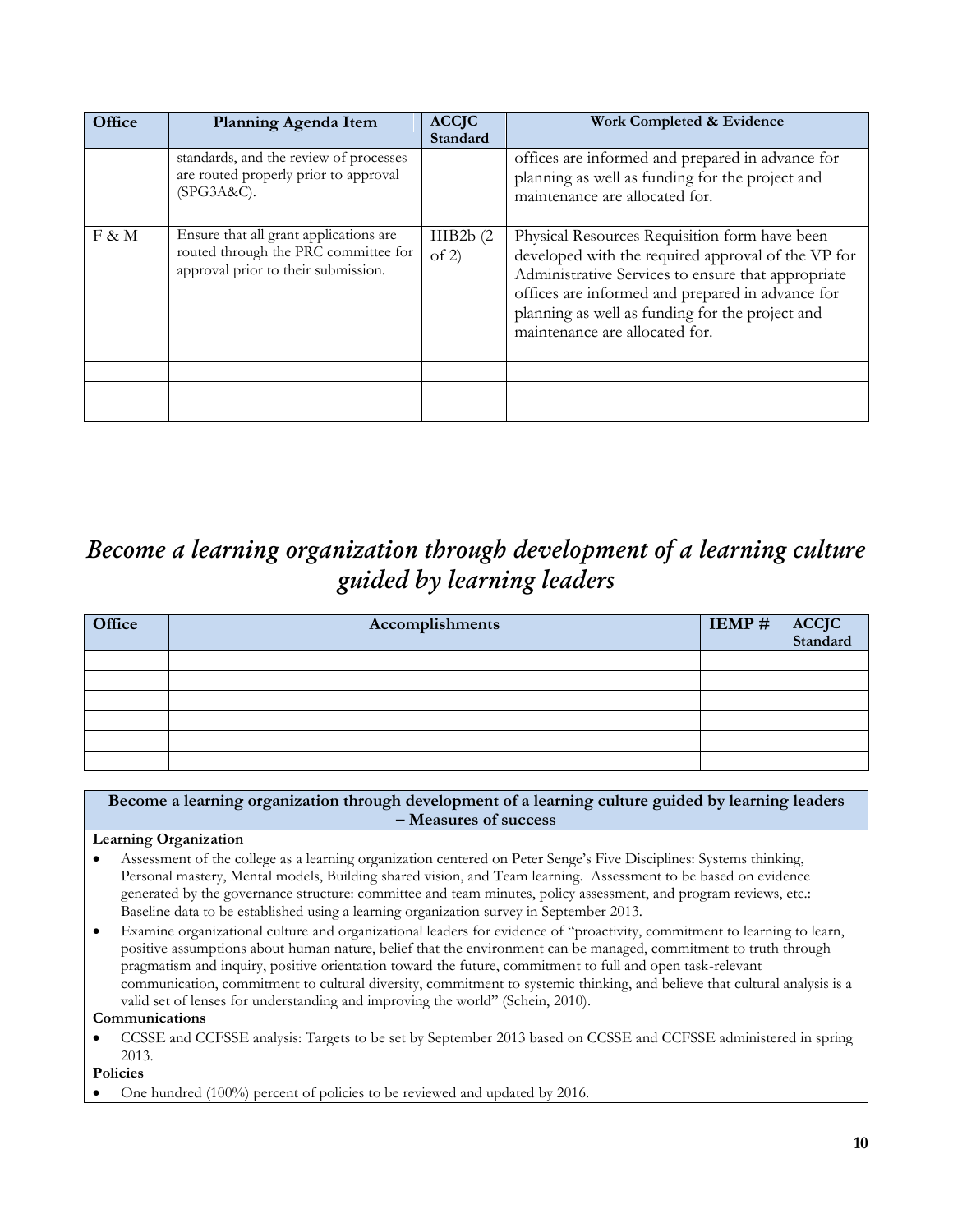Percent of policies assessed as per policy assessment cycle (95%)

# *Evoke an image of quality*

| <b>Office</b> | Accomplishments | $IEMP \#$ | ACCJC<br>Standard |
|---------------|-----------------|-----------|-------------------|
|               |                 |           |                   |
|               |                 |           |                   |
|               |                 |           |                   |
|               |                 |           |                   |
|               |                 |           |                   |
|               |                 |           |                   |

#### **Evoke an image of quality – Measures of success**

#### **Internal**

Recognition of excellence awards annually.

Accreditation reaffirmation

#### **External**

 Alumni and employer survey: Surveys to be revised based on strategic plan and administered in fall 2013 to set baseline data.

Survey of FSM political and traditional leadership on perceptions of the college: Baseline data to be set fall 2013.

# *Department Response to Self-Identified Issues: Planning Agendas*

| Office    | <b>Planning Agenda Item</b>                                                                                                                                                                                                                                                                                                       | <b>ACCJC</b>         | Work Completed & Evidence |
|-----------|-----------------------------------------------------------------------------------------------------------------------------------------------------------------------------------------------------------------------------------------------------------------------------------------------------------------------------------|----------------------|---------------------------|
|           |                                                                                                                                                                                                                                                                                                                                   | Standard             |                           |
| <b>HR</b> | The college through its DAP and ICs,<br>will continue to monitor the faculty<br>evaluations for ratings on<br>"professionalism" to ensure that the<br>college's code of ethics is being<br>followed. Reviews of student rating of<br>faculty will also be monitored to<br>ensure that the code of ethics is<br>maintained.        | IIA7a $(1)$<br>of 1) |                           |
| <b>HR</b> | The Personnel Committee is<br>developing a policy to address the<br>disruptive resignations specifically for<br>instructors. The human resources<br>office in consultation with the campus<br>directors and vice presidents will<br>provide a revised recruitment plan with<br>timelines to be used at all sites by fall<br>2010. | IIIA1(1)<br>of $1)$  |                           |
| HR.       | Human resources office will complete<br>the first supervisors training by the end<br>of 2009 after traveling to Yap and                                                                                                                                                                                                           | IIIA1b(1)<br>of 1)   |                           |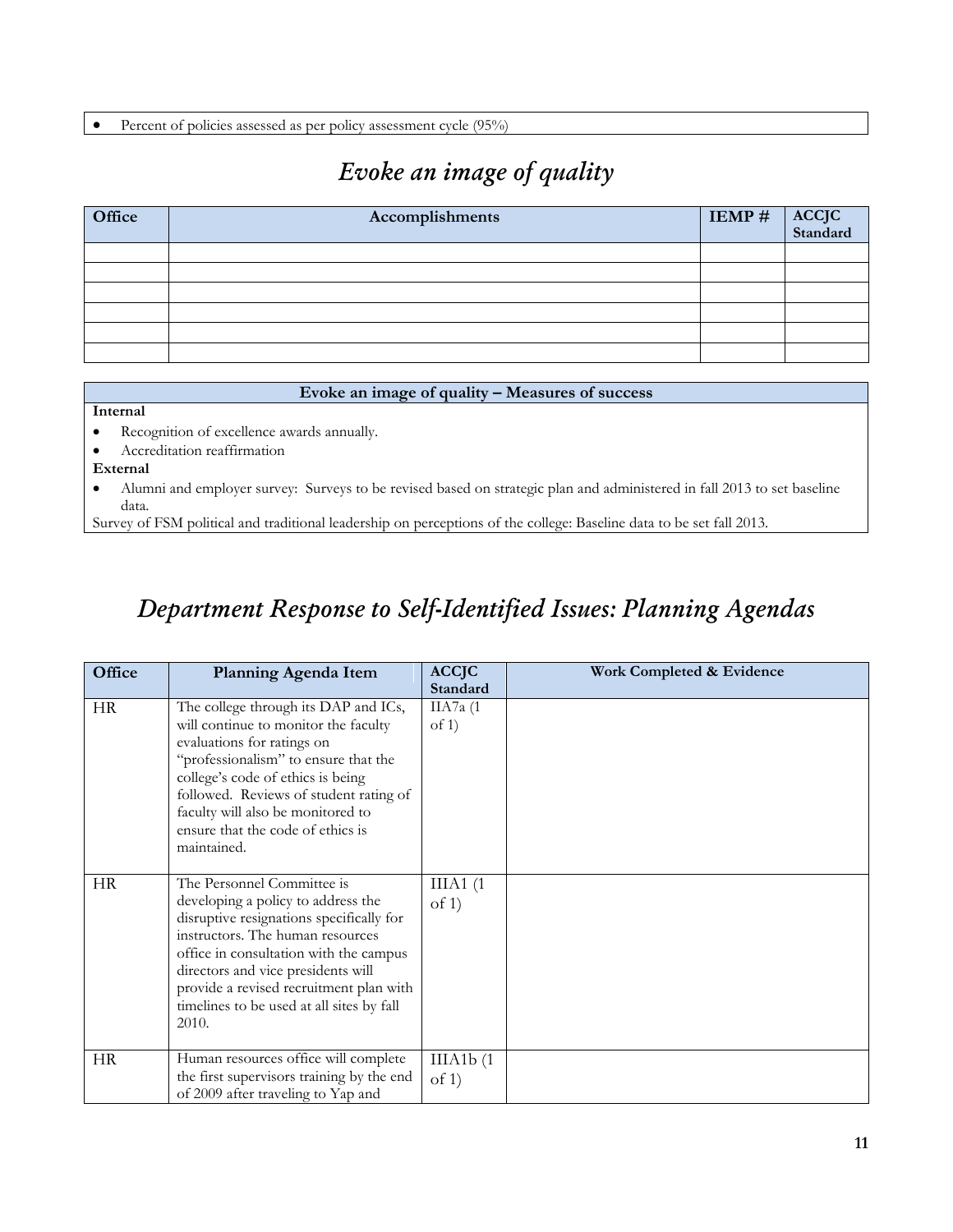| Office    | Planning Agenda Item                                                                                                                                                                                                                                                                                                                                                                             | <b>ACCJC</b><br>Standard | Work Completed & Evidence |
|-----------|--------------------------------------------------------------------------------------------------------------------------------------------------------------------------------------------------------------------------------------------------------------------------------------------------------------------------------------------------------------------------------------------------|--------------------------|---------------------------|
|           | FMI. The college will ensure<br>supervisors are properly dealt with<br>through section XVIII Section XIV<br>Termination, Section XV Employee<br>Discipline and Protection, & XVI<br>Grievance Procedures by tracking<br>employees who are evaluated late. The<br>college will complete and implement<br>the revised management tool;<br>Appendix K by spring 2010 followed<br>by more trainings. |                          |                           |
| <b>HR</b> | The college will have all functional<br>responsibilities reflect the code of<br>professional ethics.                                                                                                                                                                                                                                                                                             | IIIA1d(1<br>of $1)$      |                           |
| <b>HR</b> | The college will implement the revised<br>recruitment plan, the proposed<br>procedures for creating new positions<br>and using part-time contracts. The<br>college is scheduled to implement new<br>salary schedules by 2012 resulting from<br>the job audit being carried out at this<br>time.                                                                                                  | IIIA2(1)<br>of 1)        |                           |
| <b>HR</b> | The college will continue to document<br>and utilize the information provided in<br>the trip reports to the sites assessing<br>current practices in this area and make<br>necessary improvements. Enforce<br>section XV of the personnel policies<br>and procedures manual and monitor<br>subsequent inconsistencies.                                                                            | IIIA3(1)<br>of 1)        |                           |
| <b>HR</b> | Training will be provided to all<br>personnel who by virtue of their<br>positions are directly involved in the<br>recruitment process to ensure this<br>standard is maintained.                                                                                                                                                                                                                  | ШАЗа (1<br>of $1)$       |                           |
| HR        | The personnel committee will research<br>and recommend a policy on personnel<br>records by the end of academic year<br>2010.                                                                                                                                                                                                                                                                     | IIIA3b(1)<br>of $1$ )    |                           |
| <b>HR</b> | Complete and implement the<br>scorecard and continue to update the<br>institutional key indicators to support<br>policy development and decision<br>making.                                                                                                                                                                                                                                      | IIIA4(1)<br>of $1$ )     |                           |
| <b>HR</b> | The college will establish well-defined<br>communication channels for students<br>in all six sites by the end of year 2009.<br>Through the participation of students                                                                                                                                                                                                                             | IIIA4c(1)<br>of $1)$     |                           |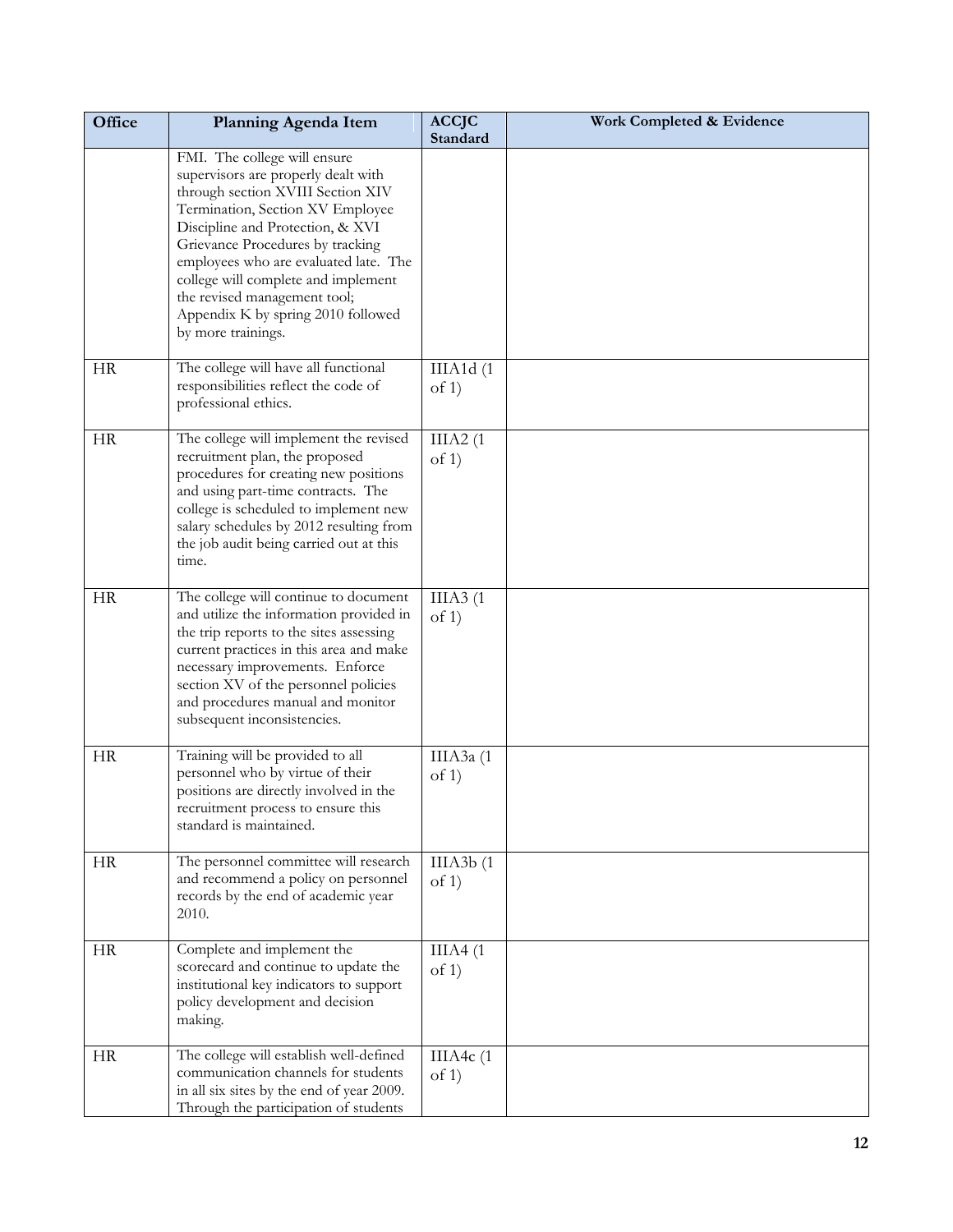| Office    | <b>Planning Agenda Item</b>                                                                                                                                                                                                                                                                                                                                                                                                                                      | <b>ACCJC</b><br>Standard | Work Completed & Evidence                                                                                                                                                                                                                                                                                                                                                                     |
|-----------|------------------------------------------------------------------------------------------------------------------------------------------------------------------------------------------------------------------------------------------------------------------------------------------------------------------------------------------------------------------------------------------------------------------------------------------------------------------|--------------------------|-----------------------------------------------------------------------------------------------------------------------------------------------------------------------------------------------------------------------------------------------------------------------------------------------------------------------------------------------------------------------------------------------|
|           | in the nine standing committees, data<br>will be collected and used to generate<br>ideas for improvement.                                                                                                                                                                                                                                                                                                                                                        |                          |                                                                                                                                                                                                                                                                                                                                                                                               |
| <b>HR</b> | Supervisors when recommending staff<br>development requests from the<br>committee must ensure that learning<br>needs are clearly articulated and meet<br>with plans.                                                                                                                                                                                                                                                                                             | IIIA5(1)<br>of 1)        |                                                                                                                                                                                                                                                                                                                                                                                               |
| F & M     | Although the balanced scored indicates<br>there are sufficient classrooms, Yap<br>site has sub-standard classrooms that<br>do not promote adequate learning<br>environments, thus requiring<br>implementation of the institution's<br>capital improvement project budget<br>plan. Develop a facilities master plan<br>that reflects the enrollment trends,<br>needs for programs and services<br>throughout the system (SPG3A).                                  | IIIB(1 of<br>2)          | The Facilities Master Plan Study has been<br>completed that included facilities condition<br>assessment and cost for replacement of the facilities<br>that are deemed beyond repair. The master plan will<br>be submitted to FSM National Government and<br>JEMCO by August 2014 for funding.                                                                                                 |
| F & M     | Provide for training of state campus<br>staff in standards, reporting, and<br>monitoring (SPG9).                                                                                                                                                                                                                                                                                                                                                                 | IIIB(2 of<br>2)          | Completed the 2014 preventative maintenance<br>workshop on the week of April 14-17. Yap Campus<br>supervisors will be scheduled for soon.                                                                                                                                                                                                                                                     |
| F & M     | Continue to improve preventative<br>maintenance programs at all sites by<br>improving scheduling, monitoring, and<br>reporting as cited in SPG3B.                                                                                                                                                                                                                                                                                                                | IIIB1 $a(1)$<br>of $3)$  | Four out of six site have implemented the<br>preventative maintenance program however still<br>needs some improvements in funding,<br>implementation reporting and monitoring.                                                                                                                                                                                                                |
| F & M     | Pursue funding from the compact<br>infrastructure maintenance funds<br>(IMF) to accommodate facility<br>maintenance needs of the college<br>(SPG3B)                                                                                                                                                                                                                                                                                                              | IIIB1a (2<br>of $3)$     | Submission of the Facilities Master Plan Study to<br>JEMCO is scheduled for August JEMCO meeting<br>in Hawaii.                                                                                                                                                                                                                                                                                |
| F & M     | Provide staff training in facilities and<br>safety inspections, and monitoring<br>along reference materials (SPG9).                                                                                                                                                                                                                                                                                                                                              | IIIB1a $(3)$<br>of $3)$  | Completed the 2014 preventative maintenance<br>workshop on the week of April 14-17. Yap Campus<br>supervisors will be scheduled for soon.                                                                                                                                                                                                                                                     |
| F & M     | Continue with inspection of facilities<br>for safety and accessibility and make<br>necessary improvements as required.<br>Provide training and reference<br>materials for state sites' staff relating to<br>standards and monitoring systems or<br>methods. Establish standard reporting<br>forms for purposes of monitoring and<br>assuring compliance. Assist state sites<br>in preparing and implementing<br>preventative maintenance programs<br>$(SPG3B)$ . | IIIB1b(1)<br>of $1)$     | Four out of six site have implemented the<br>preventative maintenance program however still<br>needs some improvements in funding,<br>implementation reporting and monitoring.<br>Completed the 2014 preventative maintenance<br>workshop on the week of April 14-17. Yap Campus<br>supervisors will be scheduled for soon.<br>The workshop included emphasis on assess and<br>safety issues. |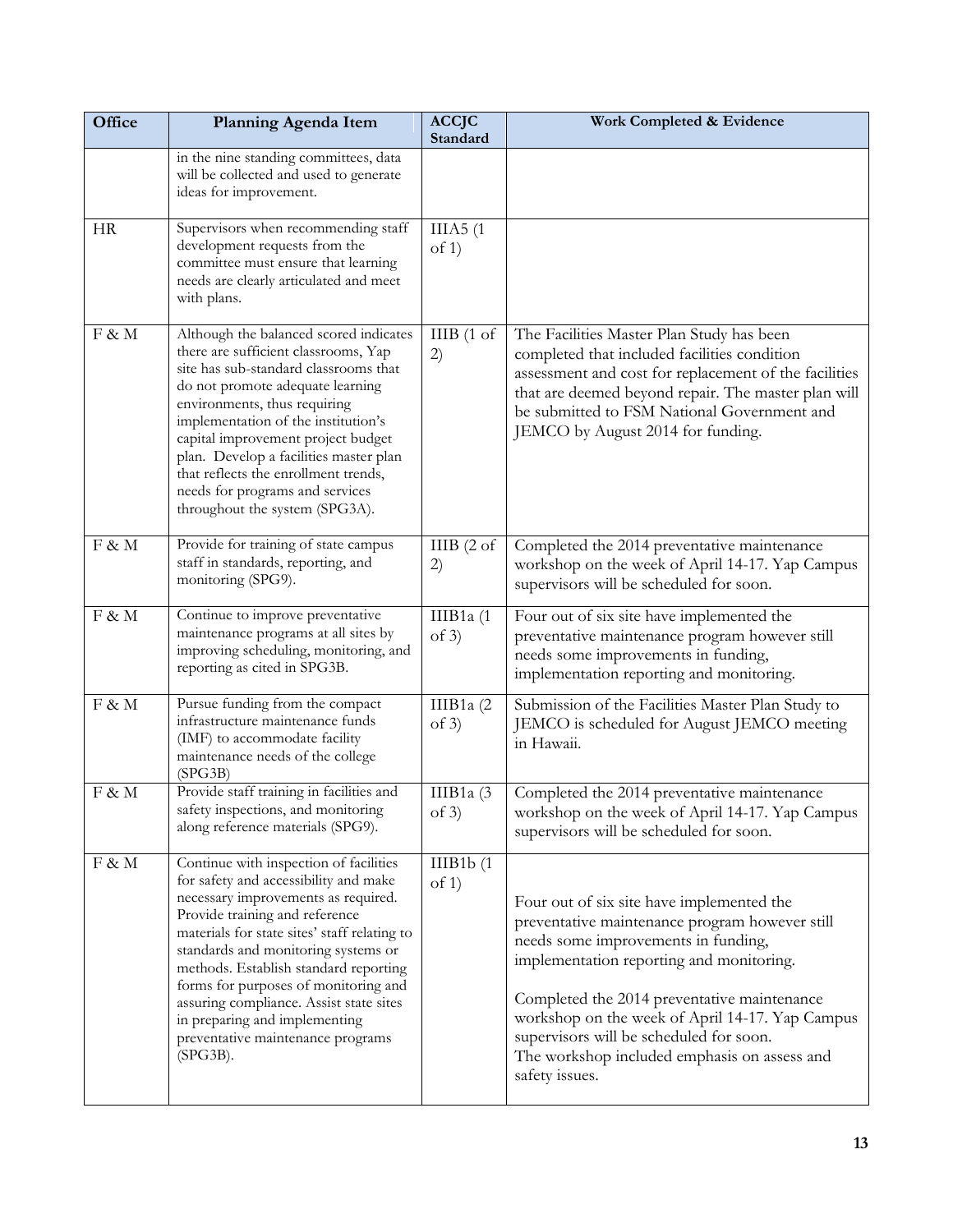| Office    | <b>Planning Agenda Item</b>                                                                                                                                                                                                                                                                                                 | <b>ACCJC</b><br>Standard | Work Completed & Evidence                                                                                                                                                                                                                                                                                                   |
|-----------|-----------------------------------------------------------------------------------------------------------------------------------------------------------------------------------------------------------------------------------------------------------------------------------------------------------------------------|--------------------------|-----------------------------------------------------------------------------------------------------------------------------------------------------------------------------------------------------------------------------------------------------------------------------------------------------------------------------|
| F & M     | Continue to assist state sites to<br>improve methods of collecting,<br>monitoring, reporting, and analyzing<br>data relating to facilities and efficiency<br>of operations. Improve consistency of<br>the current system at the national site<br>and train staff to evaluate data<br>collected (SPG3A), SPG3B, &<br>SPG3C). | IIIB2(1)<br>of 1)        | Four out of six site have implemented the<br>preventative maintenance program however still<br>needs some improvements in funding,<br>implementation reporting and monitoring.<br>Completed the 2014 preventative maintenance<br>workshop on the week of April 14-17. Yap Campus<br>supervisors will be scheduled for soon. |
| F & M     | Continue to solicit support for capital<br>funding through the FSM National<br>Government and implement the CIP<br>budget plan (SPG3A).                                                                                                                                                                                     | IIIB2a $(1)$<br>of 1)    | The Facilities Master Plan Study has been<br>completed that included facilities condition<br>assessment and cost for replacement of the facilities<br>that are deemed beyond repair. The master plan will<br>be submitted to FSM National Government and<br>JEMCO by August 2014 for funding.                               |
| F & M     | Develop a policy to standardize<br>requests for capital projects and<br>facilities to ensure that facility needs,<br>standards, and the review of processes<br>are routed properly prior to approval<br>(SPG3A&C).                                                                                                          | IIIB2b(1)<br>of 2)       | Physical Resources Requisition form have been<br>developed with the required approval of the VP for<br>Administrative Services to ensure that appropriate<br>offices are informed and prepared in advance for<br>planning as well as funding for the project and<br>maintenance are allocated for.                          |
| F & M     | Ensure that all grant applications are<br>routed through the PRC committee for<br>approval prior to their submission.                                                                                                                                                                                                       | IIIB2b(2)<br>of 2)       | Physical Resources Requisition form have been<br>developed with the required approval of the VP for<br>Administrative Services to ensure that appropriate<br>offices are informed and prepared in advance for<br>planning as well as funding for the project and<br>maintenance are allocated for.                          |
| <b>BO</b> | Complete then implement the<br>streamlining of operations at the<br>college as recommended through the<br>2009 President's Retreat.                                                                                                                                                                                         | IIID(1 of<br>1)          |                                                                                                                                                                                                                                                                                                                             |
| <b>BO</b> | To implement effective enrollment<br>management to maximize the services<br>provided by the college to the<br>community and eventually generate<br>stable financial resources for the<br>college.                                                                                                                           | HID1(1)<br>of 2)         |                                                                                                                                                                                                                                                                                                                             |
| <b>BO</b> | To consider results of the assessment plan<br>in the allocation of resources and in<br>determining expenditure budgets of offices<br>and campuses.                                                                                                                                                                          | IIID1(2)<br>of 2)        |                                                                                                                                                                                                                                                                                                                             |
| <b>BO</b> | Continue to provide budget<br>information to appropriate college<br>committees and offices to promote the<br>continuous improvement cycle which<br>incorporates both planning and<br>resource allocation.                                                                                                                   | IIID1b(1)<br>of 2)       |                                                                                                                                                                                                                                                                                                                             |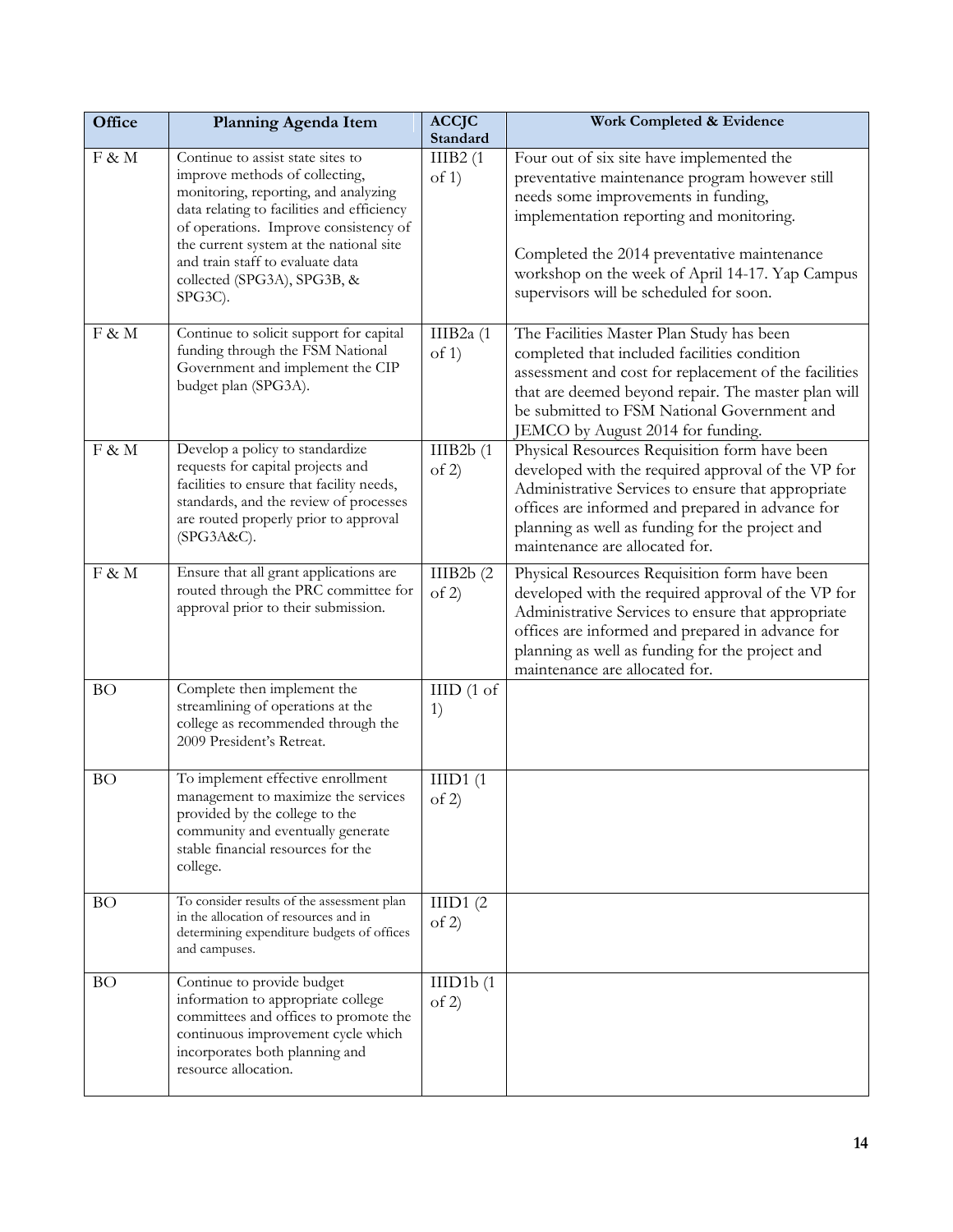| Office          | Planning Agenda Item                                                                                                                                                                                                   | <b>ACCJC</b><br>Standard                    | Work Completed & Evidence |
|-----------------|------------------------------------------------------------------------------------------------------------------------------------------------------------------------------------------------------------------------|---------------------------------------------|---------------------------|
| <b>BO</b>       | To pursue the development of a policy<br>for graduated tuition increases over the<br>next 10 years.                                                                                                                    | IIID1b(2)<br>of 2)                          |                           |
| <b>BO</b>       | To continue monitoring projected<br>revenue budget with actual revenue,<br>and handle appropriate actions in a<br>timely manner if there are significant<br>shortfalls.                                                | IIID1 $c(1)$<br>of 2)                       |                           |
| <b>BO</b>       | To consider enrollment trends and<br>other related information that can<br>provide realistic projection of revenue<br>from tuition and fees.                                                                           | IIID1 $c(2)$<br>of 2)                       |                           |
| AS<br><b>BO</b> | To evaluate the existing budget<br>process to ensure efficiency of the<br>college's planning and resource<br>allocation.                                                                                               | IIID1d(1)<br>of 1)                          |                           |
| <b>BO</b>       | To complete the audit within the<br>period of three months instead of the<br>required timeline of six months, and to<br>maintain the best opinion that an<br>auditor can render in an audit of<br>financial statement. | IIID2a (1<br>of 1)                          |                           |
| <b>BO</b>       | To create a Business Office webpage<br>so that financial reports can be<br>conveniently accessed by the college<br>community at any time.                                                                              | IIID2b(1)<br>of 1)                          |                           |
| <b>BO</b>       | To increase fund raising activities to<br>generate more funds for the<br>endowment.                                                                                                                                    | IIID2c-e<br>$(1 \text{ of } 2)$             |                           |
| BО              | To continually review and update the<br>financial management policies and<br>procedures.                                                                                                                               | IIID <sub>2c-e</sub><br>$(2 \text{ of } 2)$ |                           |
| <b>BO</b>       | To develop a website for business<br>office to provide easy access to all<br>fiscal policies and procedures including<br>templates of forms and reports to the<br>college community.                                   | IIID2g(1)<br>of $1)$                        |                           |
| <b>BO</b>       | To finalize and implement the<br>assessment tools that will be used by<br>offices in assessing the effectiveness of<br>respective programs and services                                                                | IIID3(1)<br>of 1)                           |                           |